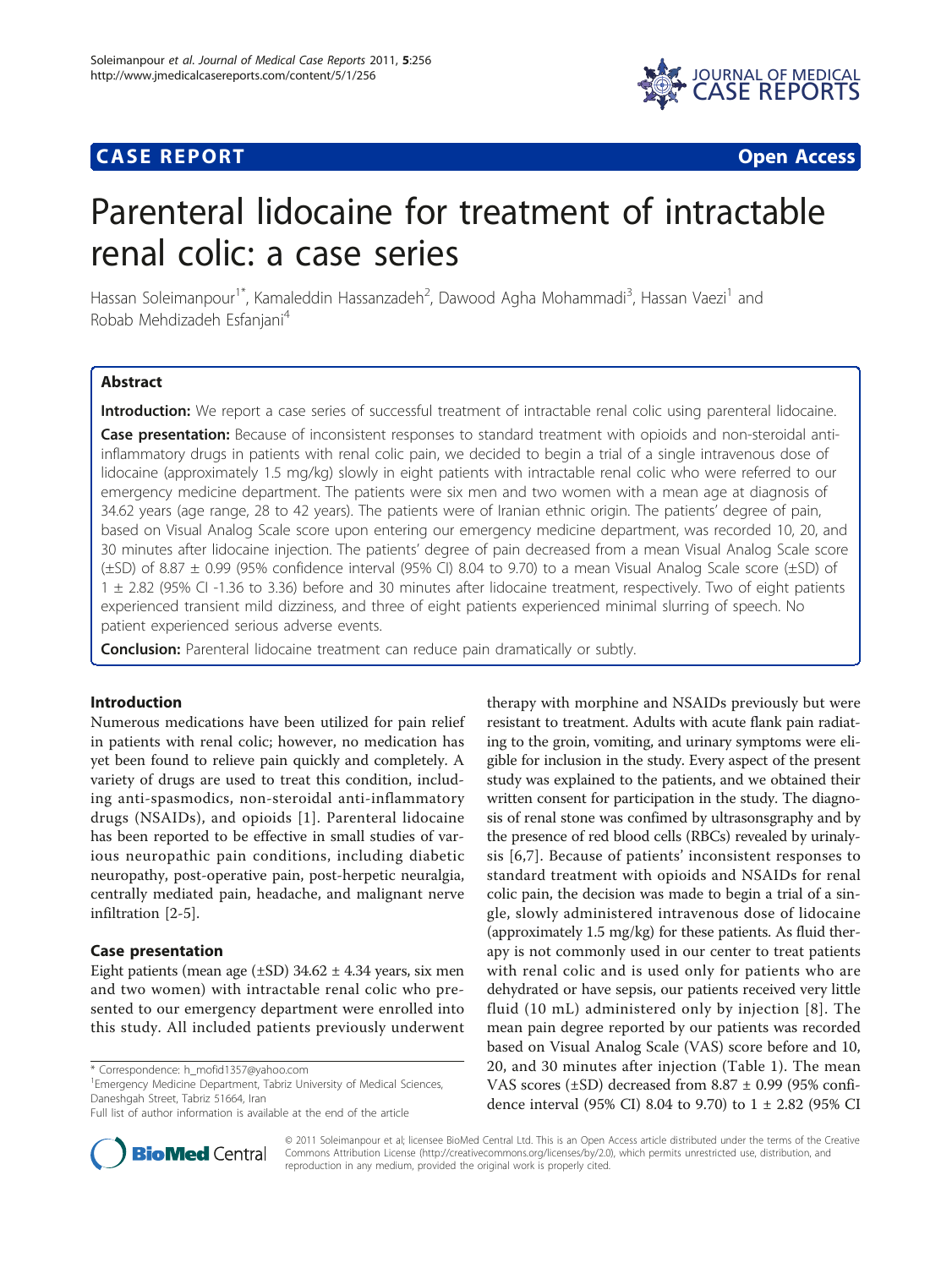<span id="page-1-0"></span>Table 1 Visual Analog Scale score at each 10-minute interval<sup>a</sup>

|                       | <b>Before treatment</b> | 10 minutes after treatment | 20 minutes after treatment | 30 minutes after treatment |
|-----------------------|-------------------------|----------------------------|----------------------------|----------------------------|
| Mean VAS score $+$ SD | $887 + 099$             | 175 + 218                  | $125 + 281$                | 1 + 282                    |
|                       | (95% CI 8.04 to 9.70)   | (95% CI -0.07 to 3.57)     | (95% CI -1.10 to 3.60)     | (95% CI -1.36 to 3.36)     |

<sup>a</sup>VAS, Visual Analog Scale; SD, standard deviation; 95% CI, 95% confidence interval.

-1.36 to 3.36) before and 30 minutes after receiving lidocaine treatment, respectively. Colic pain disappeared completely within 10, 20, and 30 minutes in four of eight, six of eight, and seven of eight patients, respectively. The vital signs of the patients did not change during the 30 minutes. Two of eight patients experienced transient mild dizziness, and three of eight patients experienced minimal slurring of speech. No patients experienced serious adverse events. One patient needed another anodyne treatment after 30 minutes. For further studies, a kidney, ureter, and bladder (KUB) X-ray was requested immediately for the patient who was resistant to lidocaine. However, for the other patients who had responded to lidocaine treatment, KUB X-rays with previous preparation were requested, and the results are presented in Table 2. Complete pain relief was reported in seven of eight patients after lidocaine administration, and this lasted until hospital discharge. These patients were followed up by telephone for the following 24 hours. To reduce the risk of stone recurrence, all patients were instructed to force oral hydration to produce at least 2L/day urine after discharge from the emergency room. Six of the patients reported that their renal colic had not come back during the previous 24 hours, but one patient who experienced renal colic rated his pain as 3 of 10 on the VAS. His pain was relieved by NSAID therapy.

Case 1 was a 31-year-old Iranian woman who was referred to our emergency department because of refractory renal colic (resistant to morphine and NSAIDs). The patient had a history of renal colic, and, in spite of receiving morphine and NSAIDS previously, she mentioned no decrease in her degree of pain (VAS score 10 of 10). Her clinical examination revealed tenderness in her left costovertebral angle (CVA) radiating to the genitalia, which was associated with dysuria, urination frequency, and nausea. Abundant RBCs were detected by

urinalysis, and moderate hydronephrosis of the left kidney was visualized by ultrasonography. After obtaining written consent from the patient, lidocaine 1.5 mg/kg was administered intravenously. Ten, twenty, and thirty minutes after lidocaine treatment, the patient's VAS scores decreased to 3 of 10, 0 of 10, and 0 of 10, respectively. After lidocaine administration, the patient experienced transient dizziness for less than one minute. The patient was followed up in the hospital until she was discharged. Follow-up was carried out by telephone for more than 24 hours after discharge. The patient experienced no colic pain during the follow-up period. On a planned KUB X-ray requested the day after her discharge from the emergency ward, a radiopaque stone was observed.

Case 2 was a 32-year-old Iranian man who was referred to our emergency department because of refractory renal colic (resistant to morphine and NSAIDs). Despite the fact that he had previously received treatment with morphine and NSAIDs, he mentioned no regression in pain degree (VAS score 9 of 10). His clinical examination revealed tenderness in his right CVA radiating to the genitalia, which was associated with dysuria, hematuria, nausea, and vomiting. Abundant RBCs were revealed by urinalysis, and moderate hydronephrosis of his right kidney was visualized by ultrasonography. After obtaining written consent from the patient, lidocaine 1.5 mg/kg was administered intravenously. Ten, twenty, and thirty minutes after lidocaine treatment, the patient's VAS scores decreased to 2 of 10, 0 of 10, and 0 of 10, respectively. The patient experienced transient dizziness and slurring of speech lasting less than one minute after lidocaine administration. He was followed up in the hospital until he was discharged. The follow-up procedure was continued by telephone for more than 24 hours after

| Case | Age, years | Gender | Kind of Stone | Stone side | Stone condition | Hydronephrosis |  |
|------|------------|--------|---------------|------------|-----------------|----------------|--|
|      | 31         |        | Radiopague    | Left       | <b>RS</b>       | Moderate       |  |
|      | 32         | M      | Radiopague    | Right      | FS              | Moderate       |  |
|      | 38         | M      | Radiopague    | Left       | <b>RS</b>       | Mild           |  |
| 4    | 28         |        | Radiolucent   | Right      | FS              | Mild           |  |
|      | 42         | M      | Radiopague    | ∟eft       | FS              | Moderate       |  |
| 6    | 35         | M      | Radiopague    | Left       | FS              | Moderate       |  |
|      | 36         | M      | Radiopague    | Right      | FS              | Moderate       |  |
| 8    | 35         | M      | Radiolucent   | Right      | RS              | Mild           |  |
|      |            |        |               |            |                 |                |  |

RS:Recurrent Stone; FS:First Stone.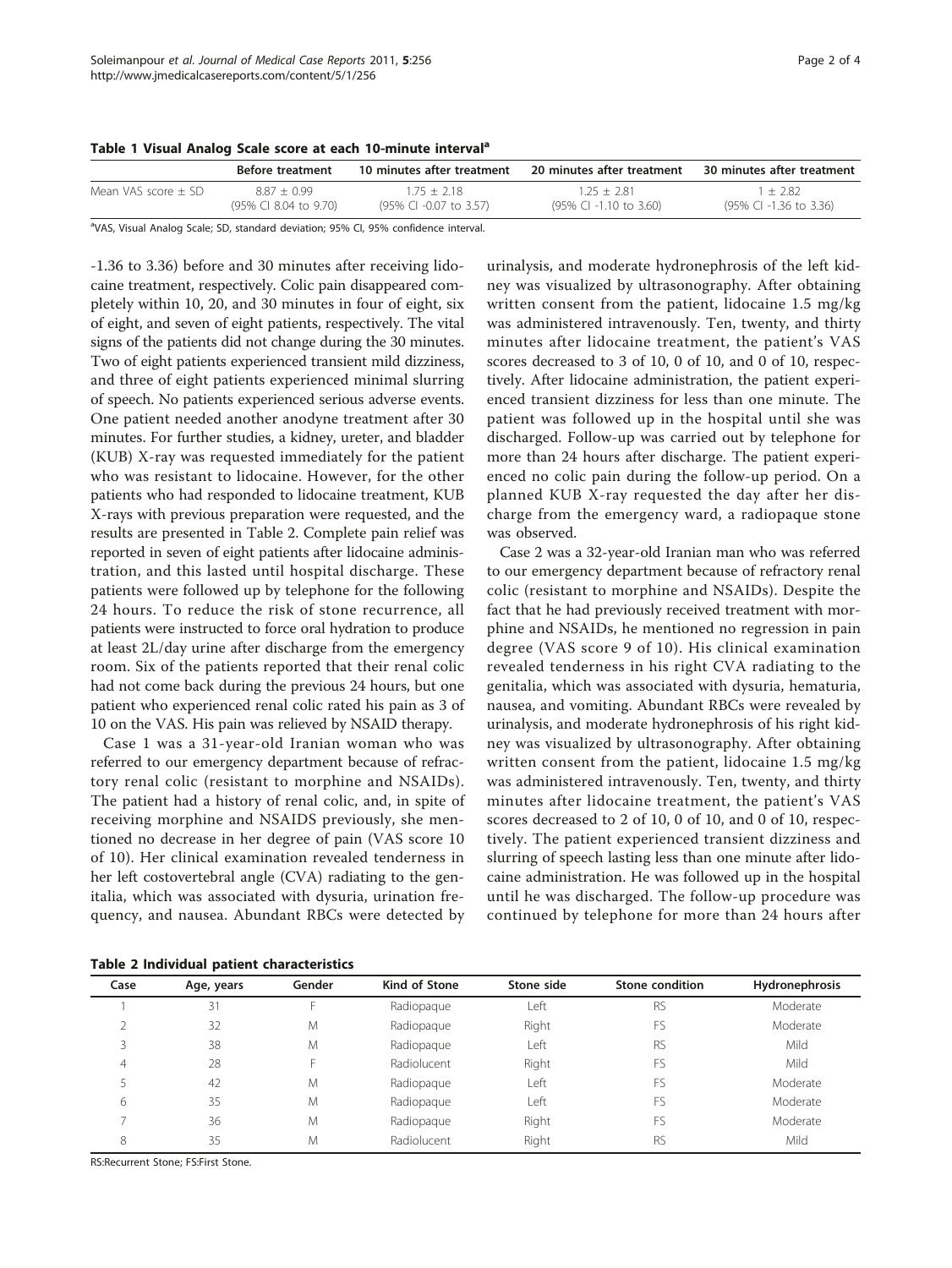discharge. The patient did not report any colic pain during the follow-up period. On a planned KUB X-ray requested the day after his discharge from the emergency ward, a radiopaque stone was observed.

Case 3 was a 38-year-old Iranian man who was referred to our emergency department because of refractory renal colic (resistant to morphine and NSAIDS). The patient had a history of renal colic, and, in spite of receiving treatment with morphine and NSAIDs previously, he had no regression in pain degree (VAS score 10 of 10). His clinical examination revealed tenderness in the left CVA radiating to the genitalia, which was associated with dysuria, urination frequency, and nausea. Abundant RBCs were revealed by urinalysis, and mild hydronephrosis of the left kidney was visualized by ultrasonography. With the patient's written consent, lidocaine 1.5 mg/kg was administered intravenously. Ten, twenty, and thirty minutes after treatment, the patient's VAS scores decreased to 0 of 10, 0 of 10, and 0 of 10, respectively. After lidocaine administration, he experienced no adverse events. The patient was followed up in the hospital until he was discharged. His followup was extended until the day after discharge and was carried out by telephone. During the follow-up period, the patient reported no colic pain. On a planned KUB X-ray requested the day after his discharge from emergency ward, a radiopaque stone was observed.

Case 4 was a 28-year-old Iranian woman who was referred to our emergency department because of refractory renal colic (resistant to morphine and NSAIDs). In spite of her previous treatment with morphine and NSAIDs, she had no regression in pain degree (VAS score 9 of 10). Her clinical examination revealed tenderness in her right CVA radiating to the genitalia, which was associated with dysuria, urination frequency, and nausea. Abundant RBCs were revealed by urinalysis, and mild hydronephrosis of the right kidney was visualized by ultrasonography. The patient's written consent was obtained, and lidocaine 1.5 mg/kg was administered intravenously. Ten, twenty, and thirty minutes after treatment, the patient's VAS scores decreased to 0 of 10, 0 of 10, and 0 of 10, respectively. After lidocaine administration, she experienced transient dizziness and slurring of speech for less than one minute. The patient was followed up in the hospital until she was discharged. Follow-up was extended and carried out by telephone for more than 24 hours after her discharge. She reported no colic pain during the follow-up period. On a planned KUB X-ray requested the day after her discharge from our emergency ward, a radiolucent stone was observed.

Case 5 was a 42-year-old Iranian man who was referred to our emergency department because of refractory renal colic (resistant to morphine and NSAIDs). Although he had previously received morphine and NSAIDs, he had no regression in pain degree (VAS score 9 of 10). His clinical examination revealed tenderness in the left CVA radiating to the genitalia, which was associated with dysuria, urination frequency, nausea, and vomiting. Abundant RBCs were revealed by urinalysis, and moderate hydronephrosis of the left kidney was visualized by ultrasonography. Once the patient's written consent was obtained, lidocaine 1.5 mg/kg was administered intravenously. Ten, twenty, and thirty minutes after lidocaine treatment, the patient's VAS scores decreased to 3 of 10, 2 of 10, and 0 of 10, respectively. After lidocaine administration, the patient did not experience any adverse events. The patient was followed up in the hospital until he was discharged. Follow-up was continued by telephone for more than 24 hours after discharge. The patient reported no colic pain during the follow-up period. On a planned KUB X-ray requested the day after his discharge from our emergency ward, a radiopaque stone was observed.

Case 6 was a 35-year-old Iranian man who was referred to our emergency department because of refractory renal colic (resistant to morphine and NSAIDs). In spite of receiving previous treatment with morphine and NSAIDs, he had no regression in pain degree (VAS score 7 of 10). His clinical examination revealed tenderness in the left CVA radiating to the genitalia, which was associated with dysuria, urination frequency, nausea, and vomiting. Abundant RBCs were detected by urinalysis, and moderate hydronephrosis of the left kidney was visualized by ultrasonography. After obtaining written consent from the patient, lidocaine 1.5 mg/kg was administered intravenously. Ten, twenty, and thirty minutes after treatment, the patient's VAS scores decreased to 0 of 10, 0 of 10, and 0 of 10, respectively. After lidocaine administration, the patient experienced no adverse events. The patient was followed up in the hospital until he was discharged. Follow-up was carried out by telephone for more than 24 hours after he was discharged. The patient reported no colic pain during the follow-up period. On a planned KUB X-ray requested the day after his discharge from our emergency ward, a radiopaque stone was observed.

Case 7 was a 36-year-old Iranian man who was referred to our emergency department because of refractory renal colic (resistant to morphine and NSAIDs). He had previously been treated with morphine and NSAIDs, but he had no regression in pain degree (VAS score 9 of 10). His clinical examination revealed tenderness in his right CVA radiating to the genitalia, which was associated with hematuria, dysuria, and urination frequency. Abundant RBCs were revealed by urinalysis, and moderate hydronephrosis of the right kidney was visualized by ultrasonography. After obtaining the patient's written consent, lidocaine 1.5 mg/kg was administered intravenously. Ten,